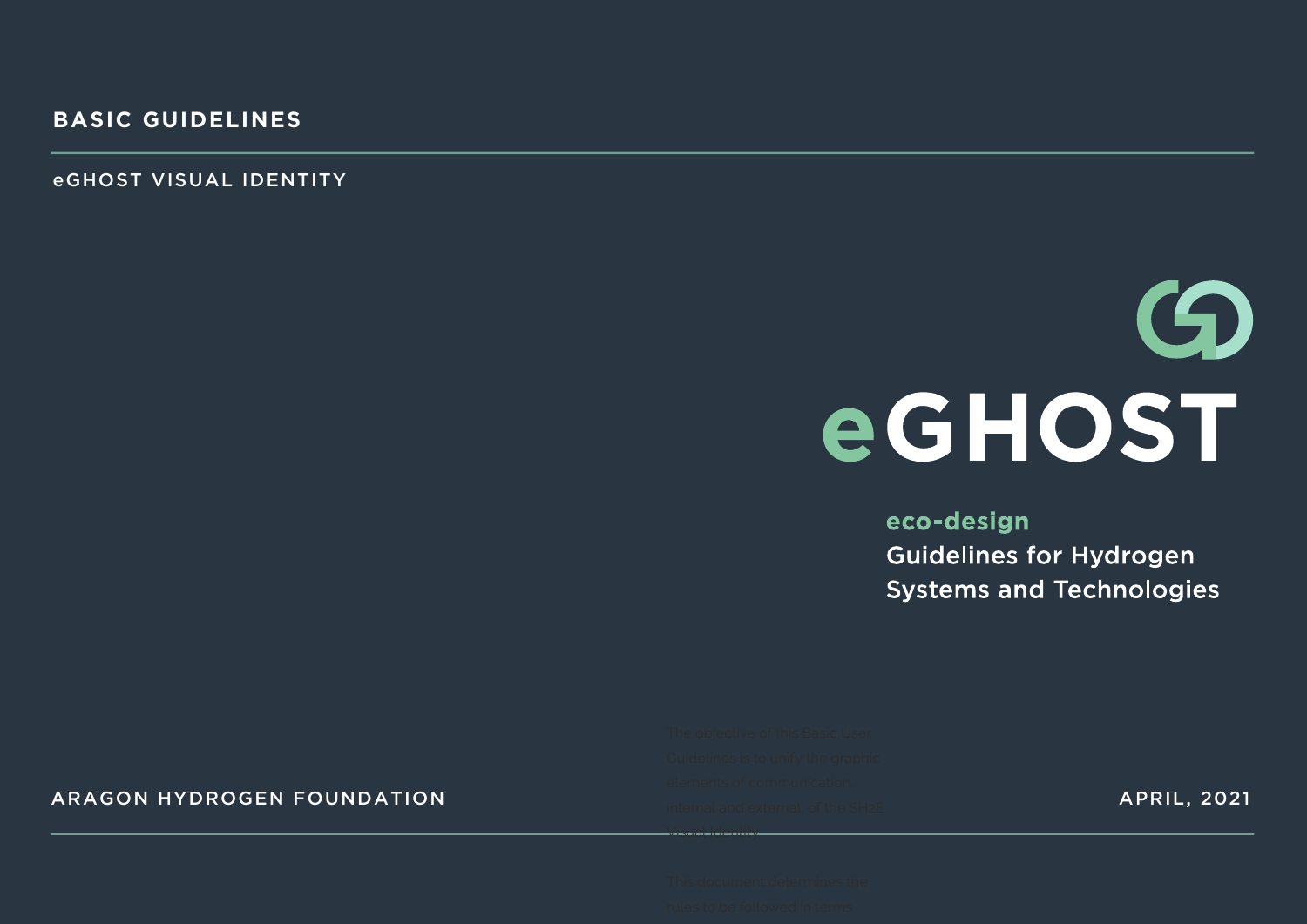#### **BASIC GUIDELINES 2**

#### INTRO AND INDEX

The objective of this Basic User Guidelines is to unify the graphic elements of communication, internal and external, of the eGHOST Visual Identity.

This document determines the rules to be followed in terms of design, advertising and communication in general, in order to provide consistency to all visual applications that are made to maintain coherence in the image of the project.

The manual is a basic instrument that requires efficient implementation and strict control. The correct and homogeneous application of a Visual Identity is decisive for the brand to obtain recognition and notoriety.

#### LOGOTYPES

| <b>CONSTRUCTION</b>             | 3  |
|---------------------------------|----|
| <b>MAIN LOGOTYPE</b>            | 4  |
| <b>LOGOTYPE AND DESCRIPTION</b> | 5  |
| <b>PROPORTIONS AND SIZES</b>    | 6  |
| <b>FONTS IN USE</b>             | 7  |
| <b>COLORS</b>                   | 8  |
| <b>SECONDARY USES</b>           | 9  |
| <b>PERMITTED USES</b>           | 11 |
| <b>PROHIBITED USES</b>          | 12 |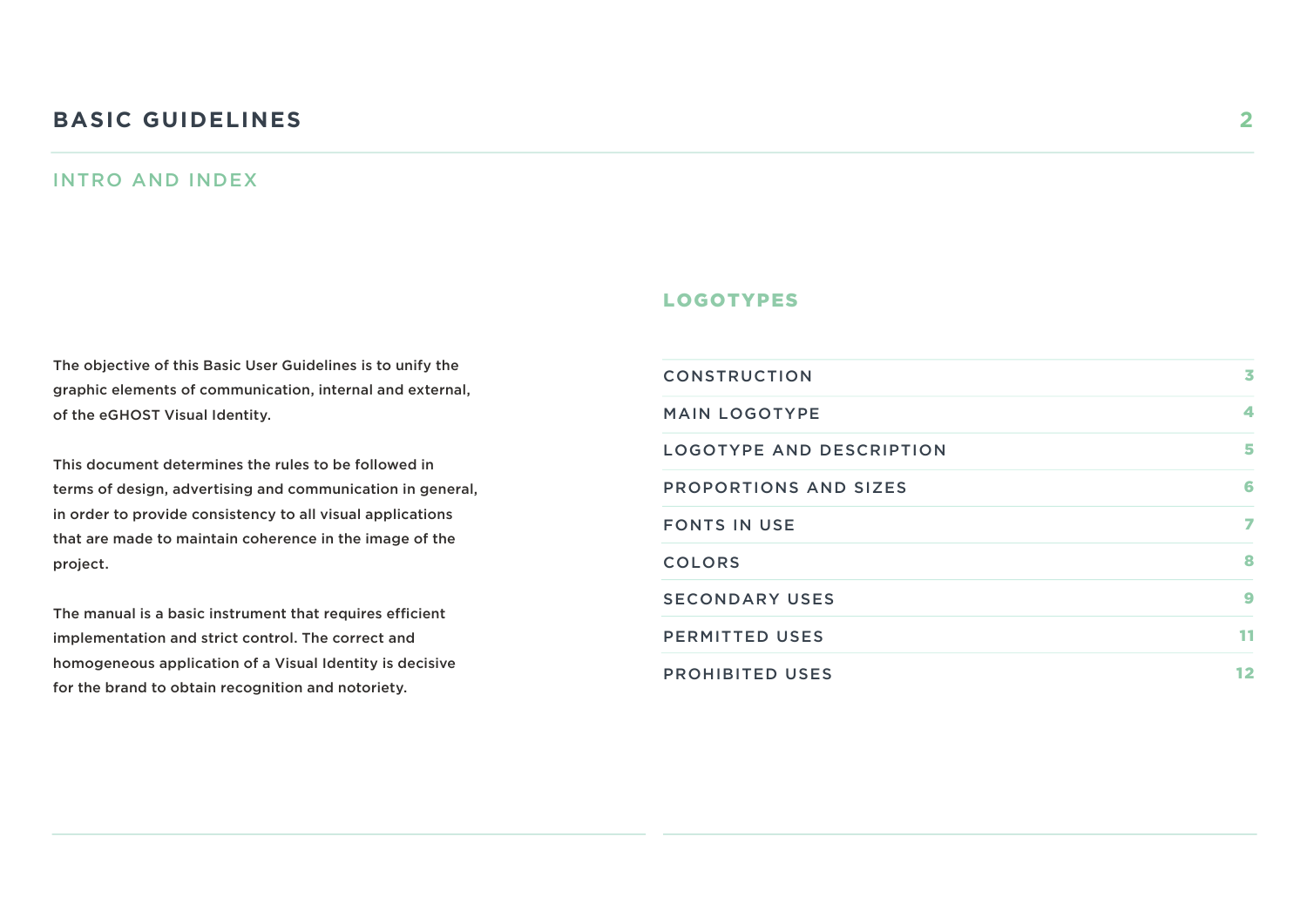#### **FULL LOGOTYPE 3**

#### **CONSTRUCTION**



eco-design **Guidelines for Hydrogen Systems and Technologies** 

POSITIVE B/W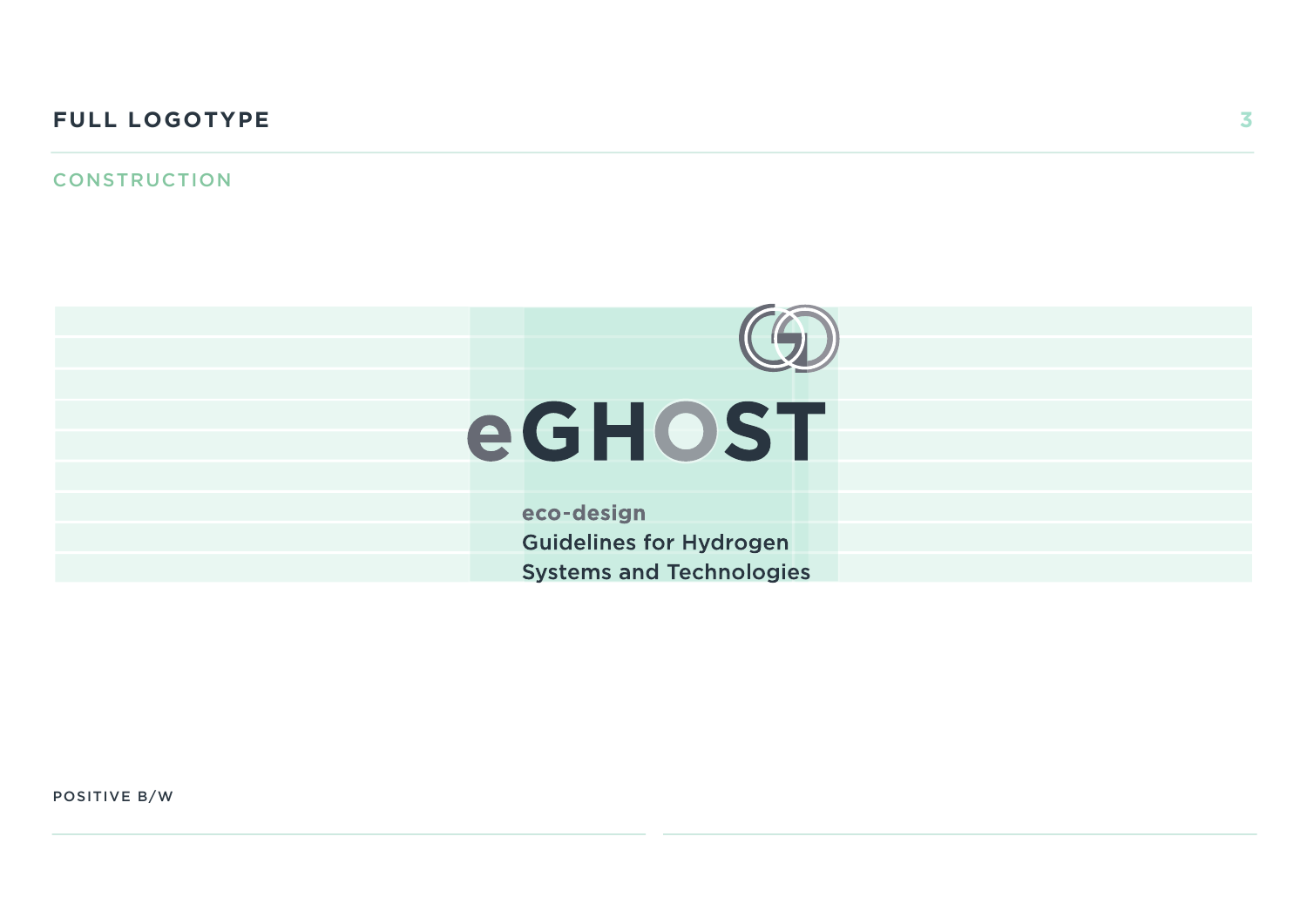#### POSITIVE AND NEGATIVE VERSIONS





**4**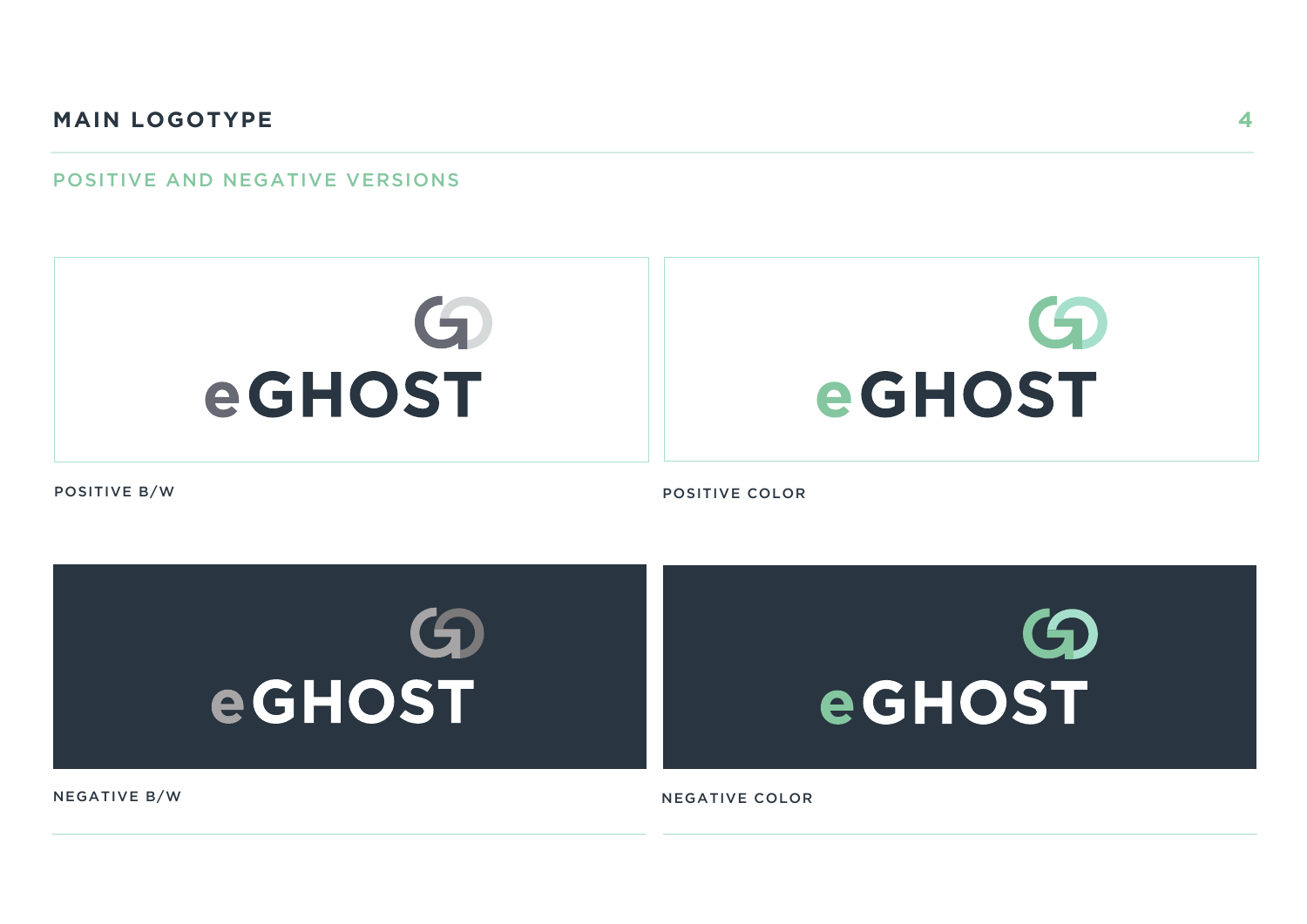#### **LOGOTYPE + DESCRIPTION**

#### POSITIVE AND NEGATIVE VERSIONS

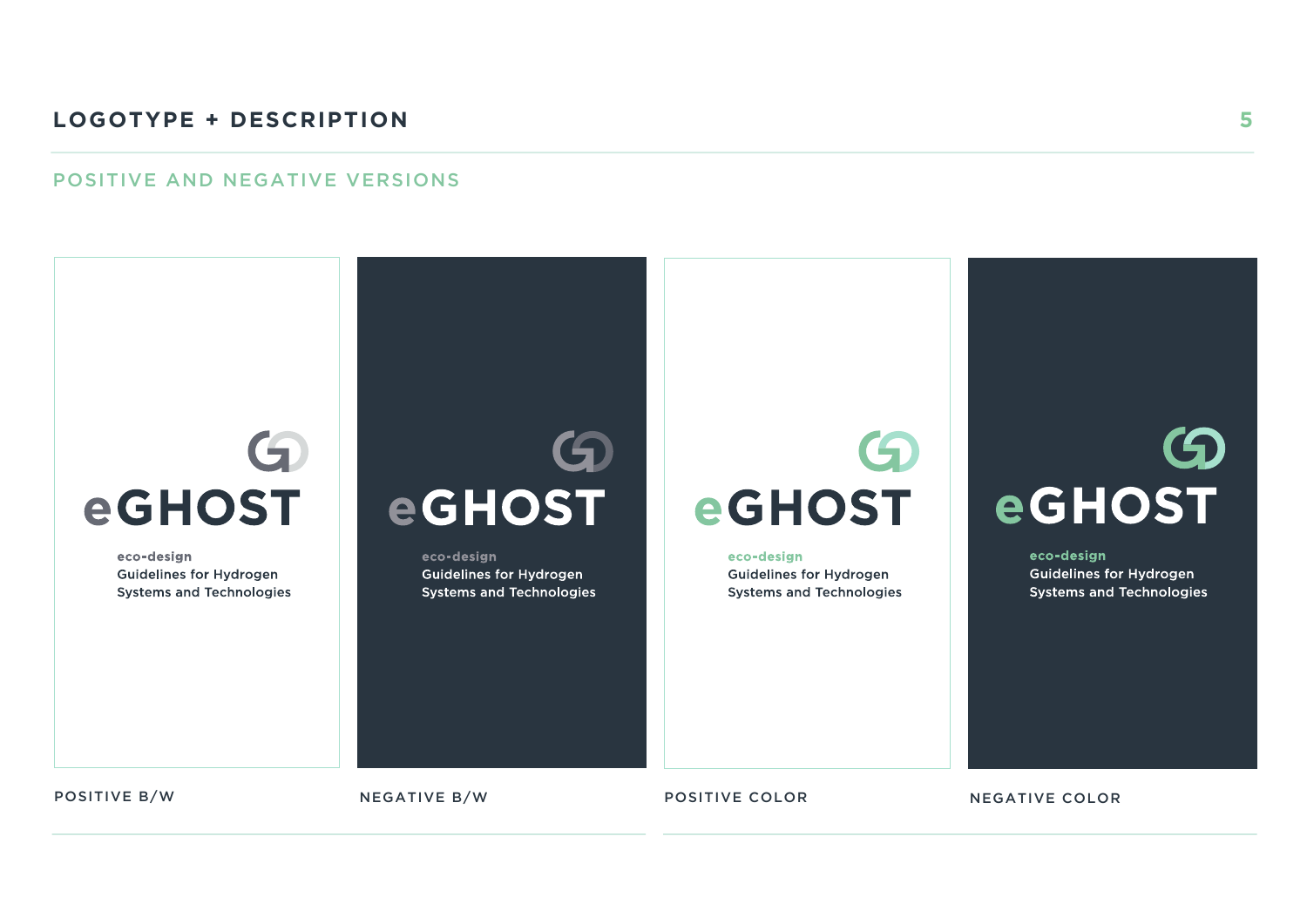#### PROPORTIONS AND SIZES





RESPECT AREA **RESPECT AREA** 



----------MINIMUM SIZE MINIMUM SIZE 8 mm 20 mm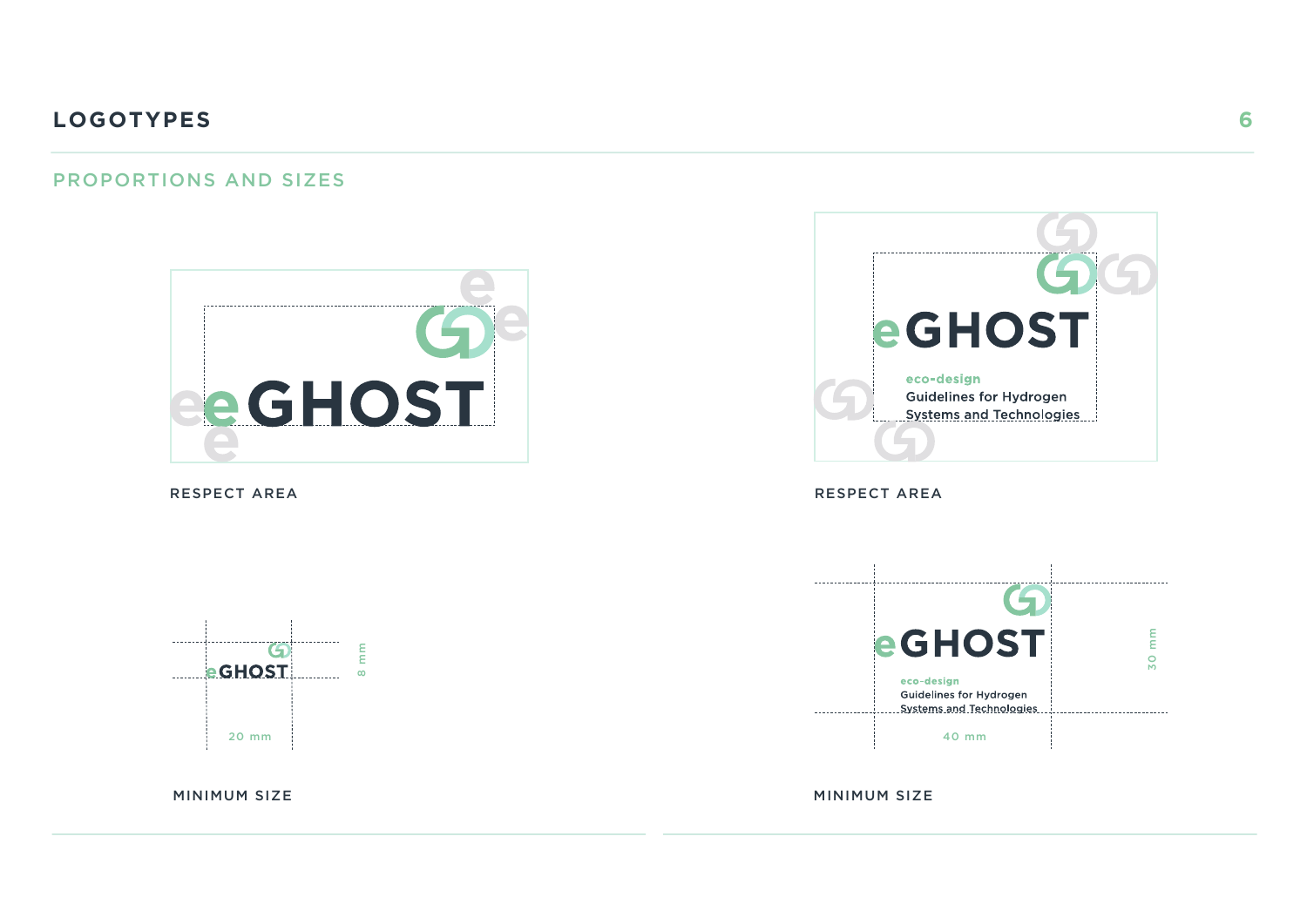FONTS IN USE

# $\bigodot$ eGHOST

#### eco-design

**Guidelines for Hydrogen Systems and Technologies** 

| <b>GOTHAM</b>                  | <b>GOTHAM</b>        |
|--------------------------------|----------------------|
| <b>BOLD</b>                    | <b>MEDIUM</b>        |
| USE > Logotype and Description | USE > Description    |
| <b>UPPERCASE AND</b>           | <b>UPPERCASE AND</b> |
| <b>LOWER CASE</b>              | <b>LOWER CASE</b>    |
| <b>TRACKING &gt; 10</b>        | TRACKING > 10        |
| Abcdefghijklm                  | Abcdefghijklm        |
| <b>Nopgrstuvwxyz</b>           | Nopgrstuvwxyz        |
| 1234567890                     | 1234567890           |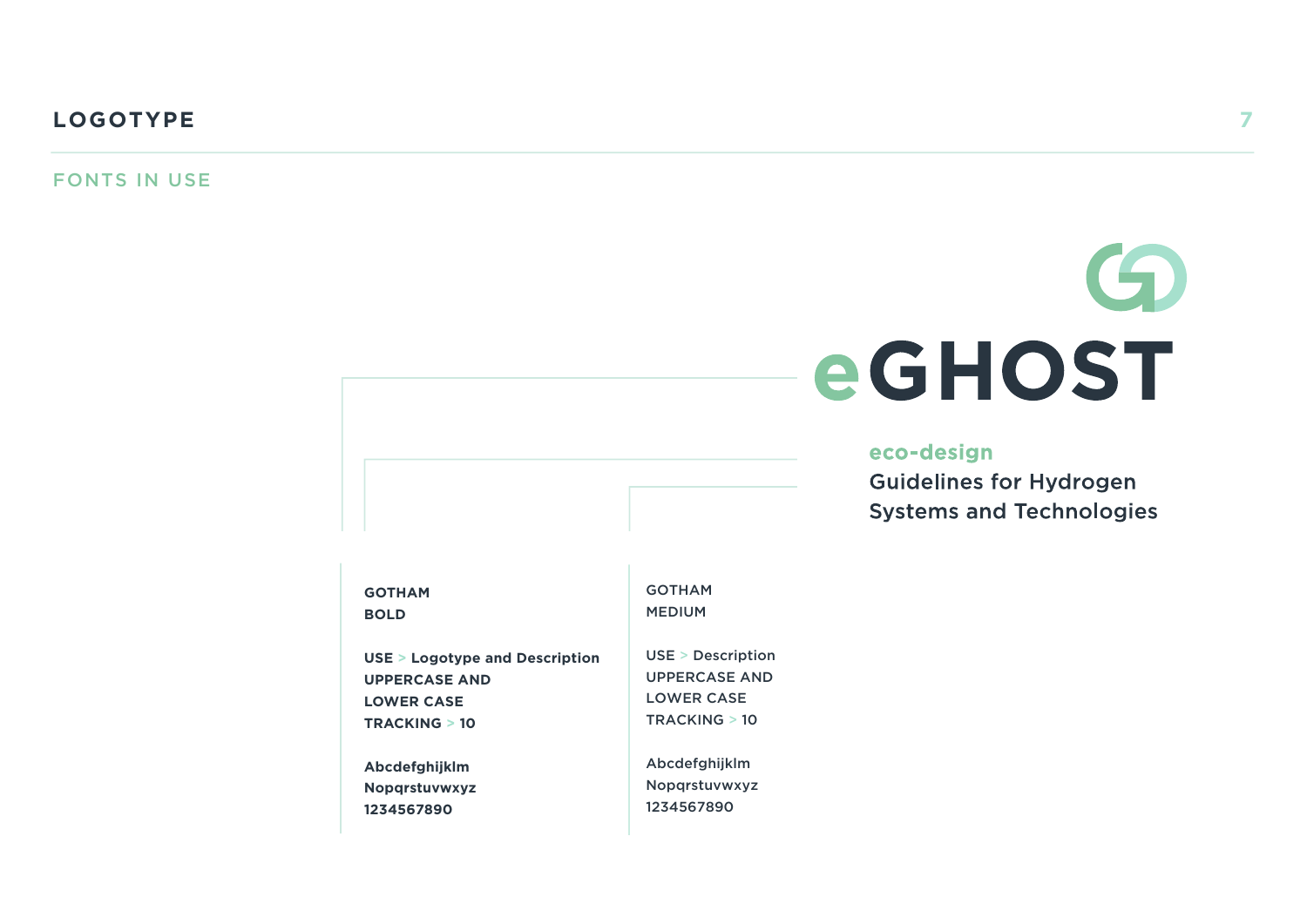#### **COLORS**



**MAIN COLOR** 100% - 60% - 40%

PANTONE 432 C

CMYK % 79 61 49 50 RGB % 050 062 072 HTML # 323e48

**MAIN COLOR** 100% - 60% - 40%

PANTONE 353 C

CMYK % 53 00 47 00 RGB % 132 198 160 HTML # 84c6a0

**SECONDARY COLOR** 100% - 60% - 40%

PANTONE 573 C

CMYK % 35 00 20 00 RGB % 178 220 214 HTML # b2dcd6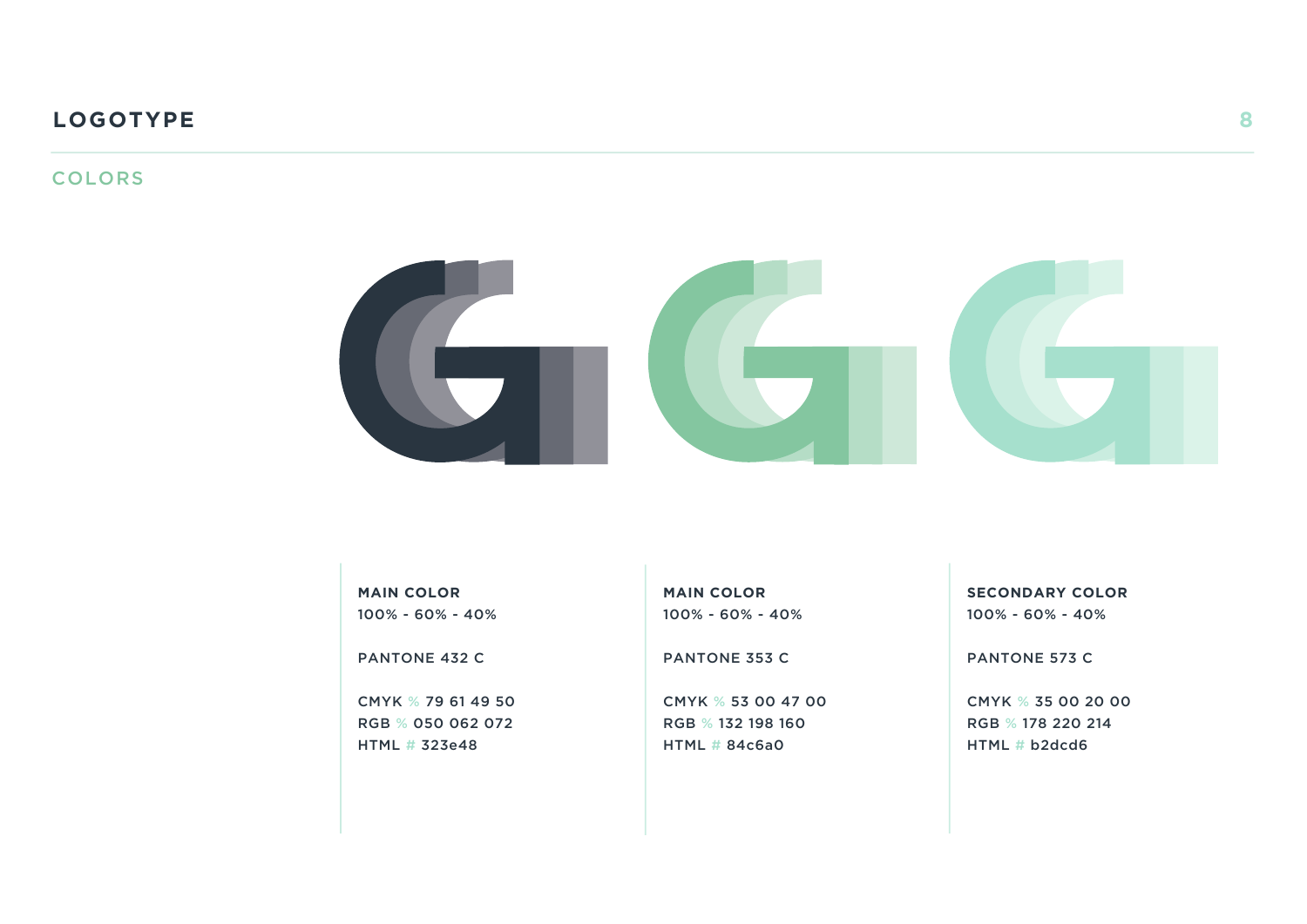#### SECONDARY USES



#### NEGATIVE COLOR TWO INKS



## $\boldsymbol{\Theta}$ **eGHOST**

eco-design **Guidelines for Hydrogen Systems and Technologies** 

# 6 **eGHOST**

**Guidelines for Hydrogen Systems and Technologies** 

NEGATIVE COLOR ONE INK NEGATIVE COLOR TWO INKS NEGATIVE COLOR ONE INK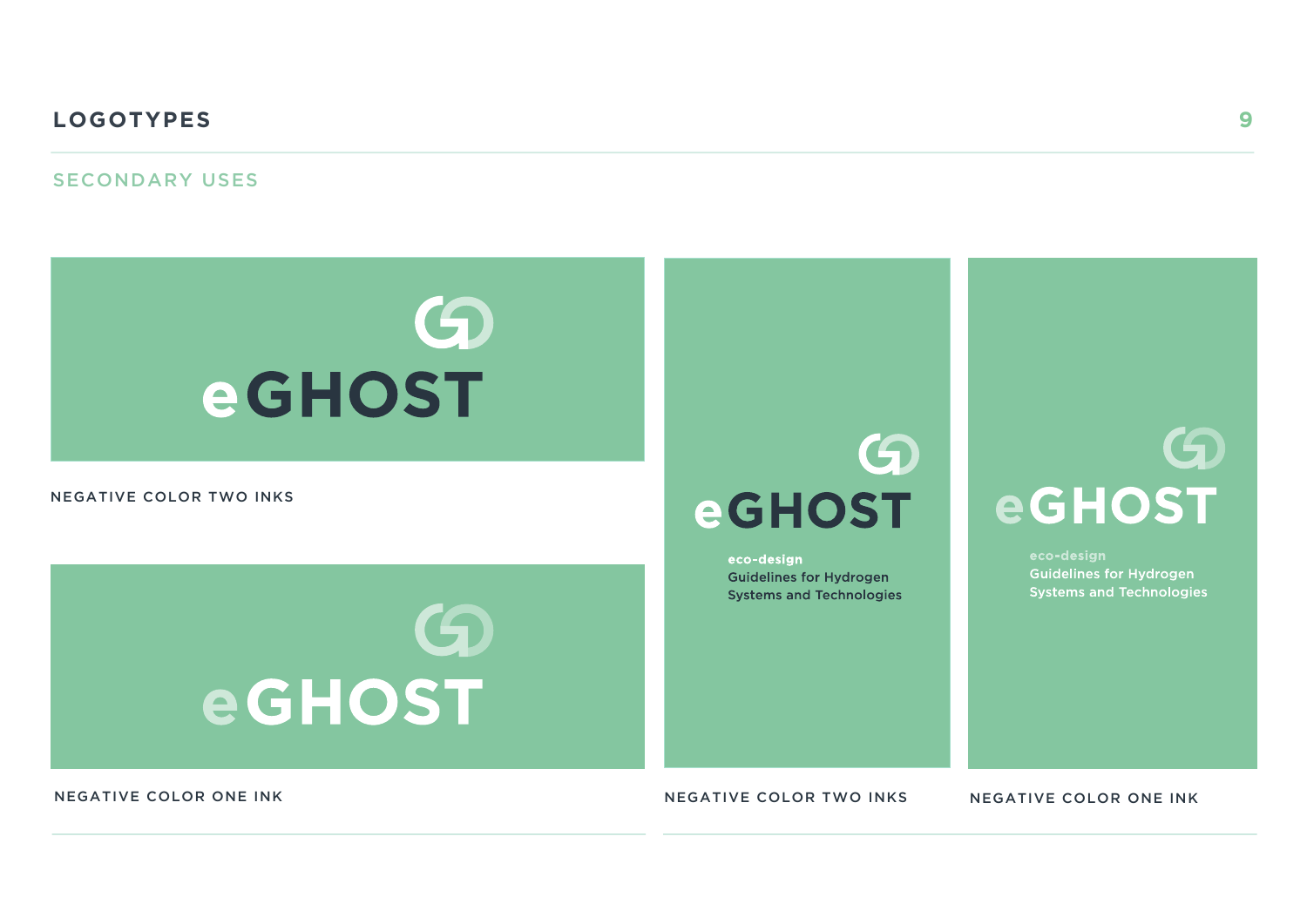#### SECONDARY USES



**10**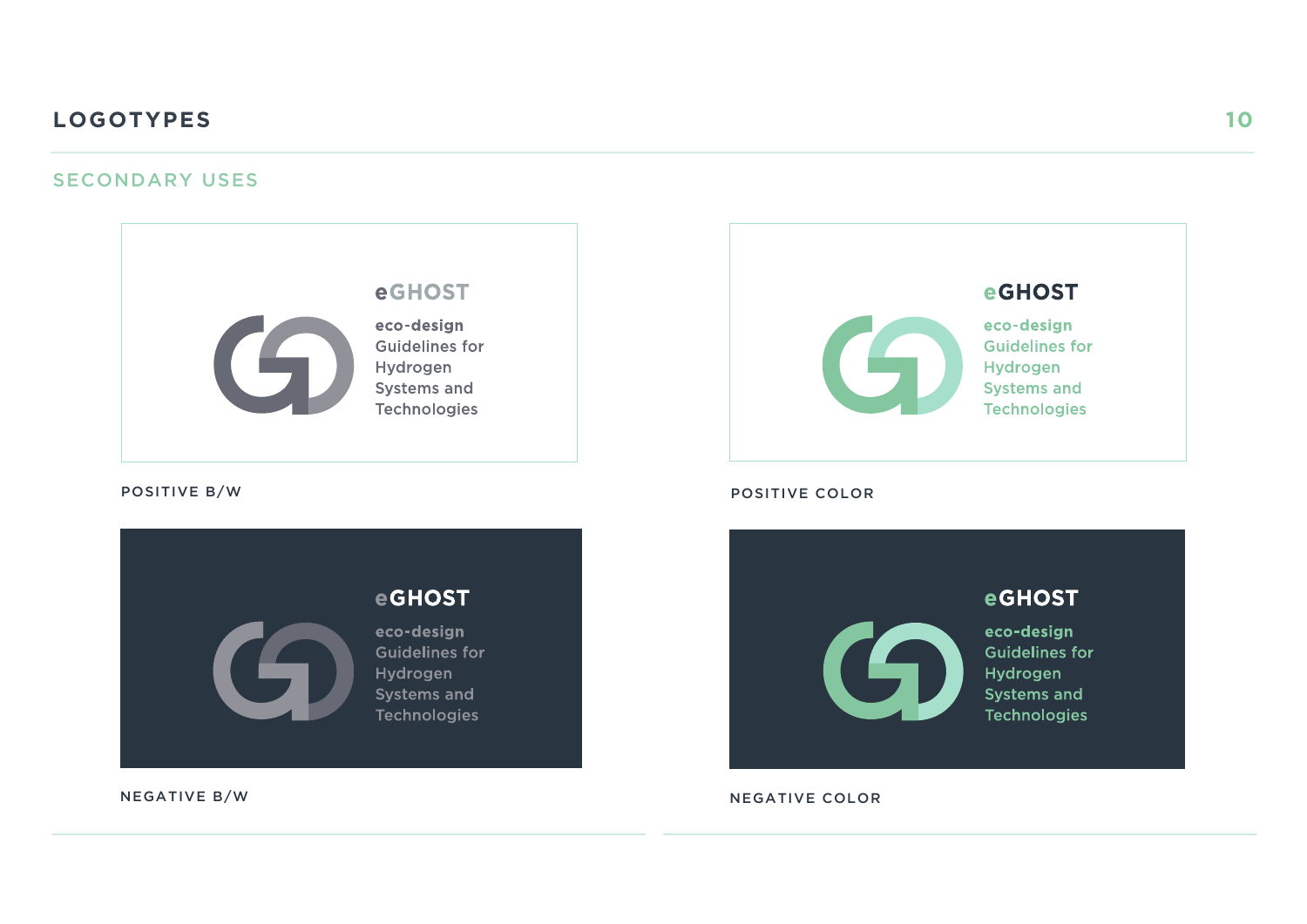#### PERMITTED USES



9

100% - 60% - 40% WHITE OVER 100% OF SECONDARY COLOR



eco-design **Guidelines for Hydrogen Systems and Technologies** 

# $\mathbf G$ **eGHOST**

eco-design **Guidelines for Hydrogen Systems and Technologies** 

100% - 60% - 40% WHITE OVER 100% OF MAIN COLOR

**eGHOST** 

LOGOTYPE POSITIVE COLOR OVER 20% OF 2ND COLOR

LOGOTYPE POSITIVE COLOR OVER 20% OF 1ST COLOR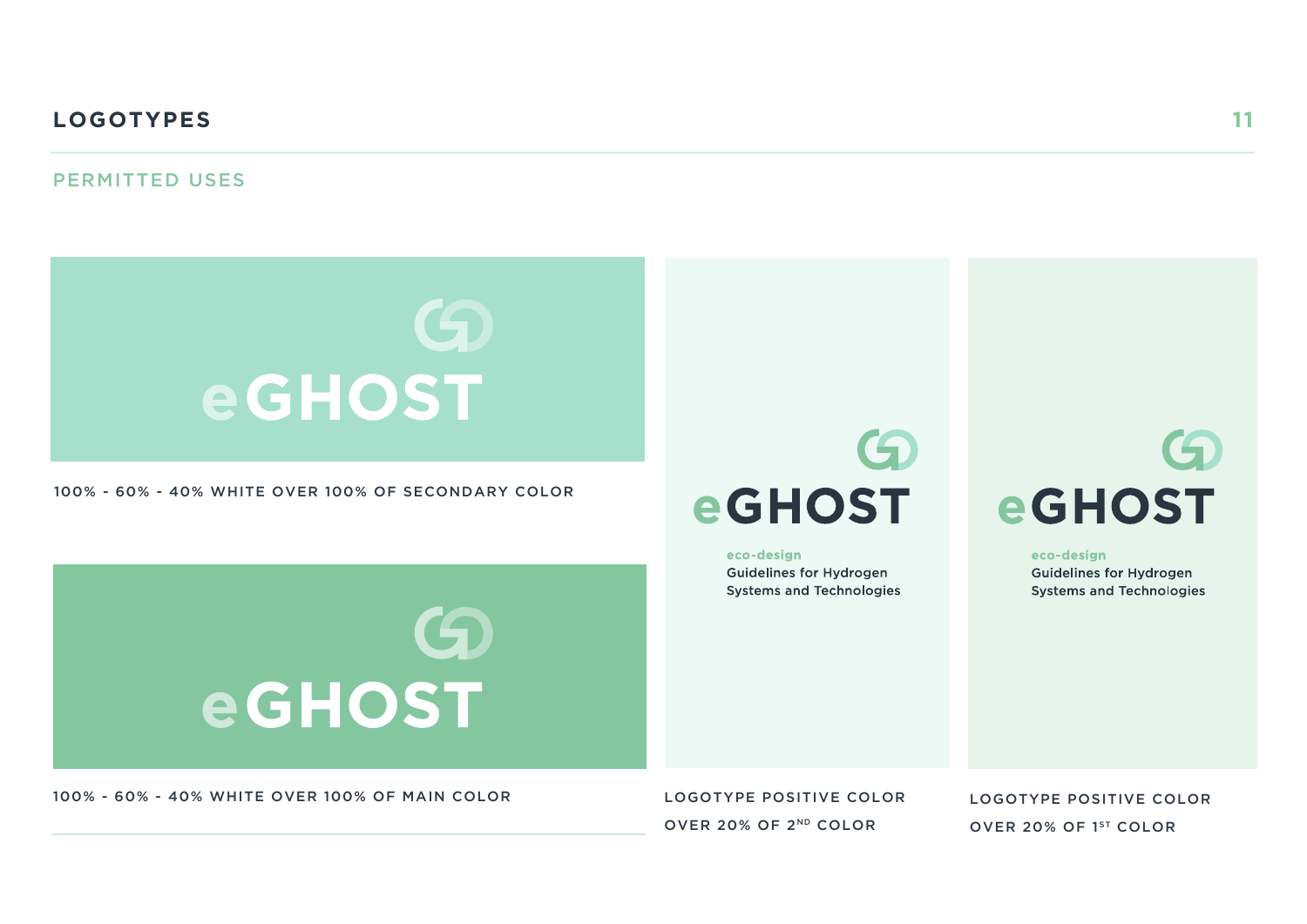#### PROHIBITED USES

# G eGHOST

USE OF OTHER COLORS OR REMOVAL PARTS OF THE LOGO





## **eGHOST**

eco-design **Guidelines for Hydrogen Systems and Technologies** 

## **eGHOST**

eco-design **Guidelines for Hydrogen Systems and Technologies** 

USE OF ALL PARTS AT 100% OF COLOR

CHANGES IN THE PROPORTION OR THE CONSTRUCTION

CHANGES IN THE COLORS OR THE PROPORTION